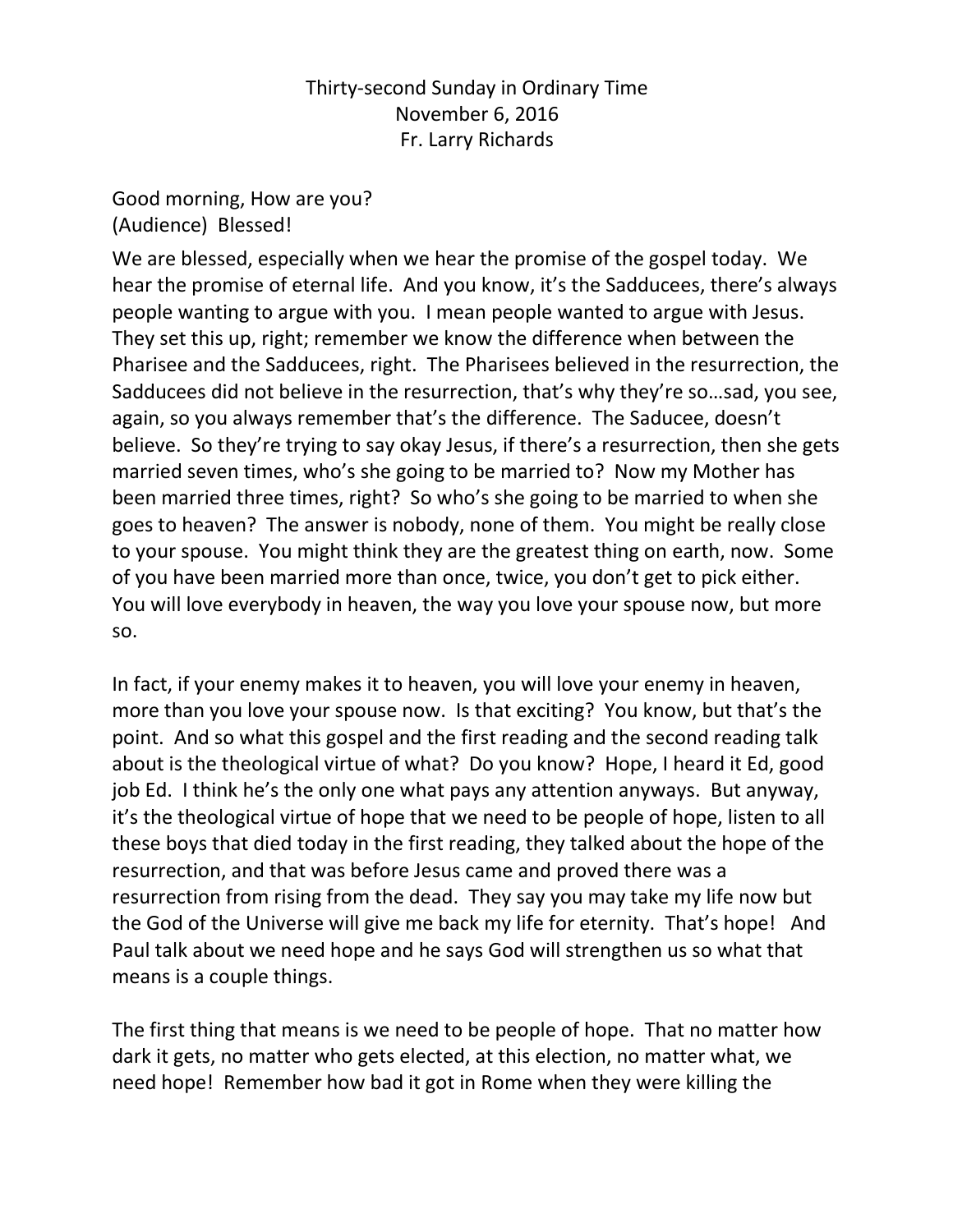Christians. The Empire was the greatest of the empires. They tried to destroy us. It's now the Vatican that sits on the very place they tried to kill us. The Empire of Rome doesn't exist anymore. The church does. That's hope and we need to make sure that we are these people of hope and we don't become these pessimistic people that say well I am only dealing with reality, no you're not, and you're being a pessimist. You and I are called to be hope in the midst of all this. The hope that no matter what, God is going to be with us and strengthen us, even if some of us die in spite of it. We're still these people of hope and that God always wins.

The second thing we have to have is that we make sure that we live not just for this life, but for eternal life and this is a problem for too many people in America. A lot of other places don't struggle as much as we do, especially the poor places. You know now again, I've talked about this at every homily, for funerals, but you have to remember this, heaven is much nicer than Erie, Pennsylvania. It just is people. Now you just got to know this. I know for some of you, this is hard to grasp. You come and you live in nice homes, and oh Erie's perfect. Oh please, heaven is our home, not Erie, and not wherever you came from and not from wherever you came from, and not whoever listening to this, wherever you are on this earth, the place you are living now is not home, heaven is. So our goal is, for people of hope is we keep our eyes on the goal. The goal is eternal life. And what I do on this earth is to get me ready for eternal life. And again if I talked about at the last mass, at 8:30 today, the place where heaven is, is the place of love. And so when you and I love, we prepare ourselves for eternal life. Again when you and I go beyond ourselves every day, and I live my life for others, I am already learning what heaven is going to be like.

Again, I am sure I told you this story about heaven and hell is the same banquet type room, right? There's all this food and all this glorious food and all wonderful stuff but the people in hell are starving to death and the people in heaven are happy. Why? Because in both places they have attached to their hands if you will, three foot forks and spoons. And the people in hell are always trying to take care of themselves. To feed themselves, it's all about me. So they starve to death because it's impossible for them to feed themselves. The people in heaven have already learned while they were on earth; the purpose is to feed others. Because with these 3 foot long forks and spoons at the end of their hands, they can only feed one another. And when they feed one another, they have true life and so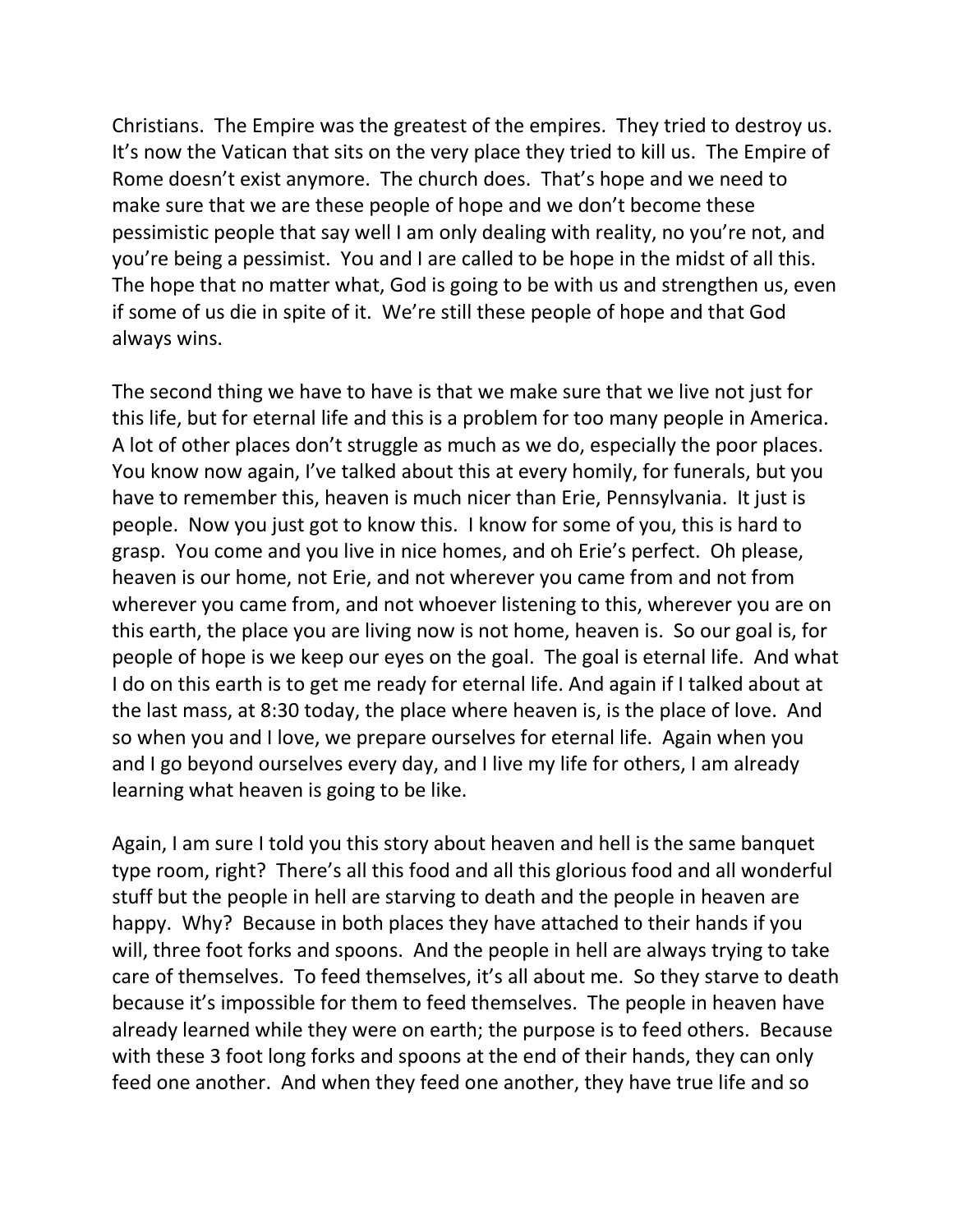we need to learn that on this earth. Your time on this earth is not for you, it's for you to take of others. To feed others.

That's why when I ask in confession, "do you consistently take care of the poor", this isn't a big thing, "I try." It's either take care of the poor or be damned. It's just that simple. This life is not for you. It's for you to prepare for the next life and that means we put and feed others, we take care of others. So we have the hope. The next thing we do is we lay down our life for others and the 3<sup>rd</sup> thing is we get this, all these things from the strength of God. Because that's what Paul talks about. May He strengthen you. To do the things you need to do.

And again, it's hard, you know I was down in South Carolina this weekend. Had a fine time, I have never been to Greenville before, and there was me, Tom Peterson, Father Bill Casey, you know Father Bill Casey. He's on EWTN every once in a while. He's Father Croppe reincarnated and he sounds just like him and he talks like (low gruff voice) "when the judgment comes and if you're found in mortal sin, you will go to hell". Now that makes me look gentle, huh? I was sitting there shaking, ohhhh. I think, I don't want to die in mortal sin. But then I sat there and I spoke right after him, there was no break, and I just says you do realize that Jesus tells us the final judgment; He gives us the question to this answer. It's not just about staying out of mortal sin, because nowhere in Matthew 25, does it talk about, making sure we are not in mortal sin, we learn this later.

But when Jesus gives us the questions and answers to the exam, it's Matthew 25, it says "When I was hungry, you fed me, when I was thirsty, you gave me drink, when I was alone, you visited me and then He will say come, come blessed of my Father." But then He says that next thing which hopefully none of us ever hear, get out of my sight, you condemned to the everlasting fire prepared for the devil and his angels. Why? I was hungry and you gave me no food, I was thirsty, you gave me no drink. It's those sins of omission, huh? And so it's the question we have to prepare ourselves and think about and reflect on this week, is how I am doing? Am I more concerned about others than myself? Do I make sure that I take care of the poor on a consistent basis, not just when I can fit it into my schedule? Do I lay down my life? Am I just living for this earth, or am I living for eternity? All that is not given is lost. Which means that you and I, if we just cling to this world, I promise you, you are going to lose it. Every one of us is going to